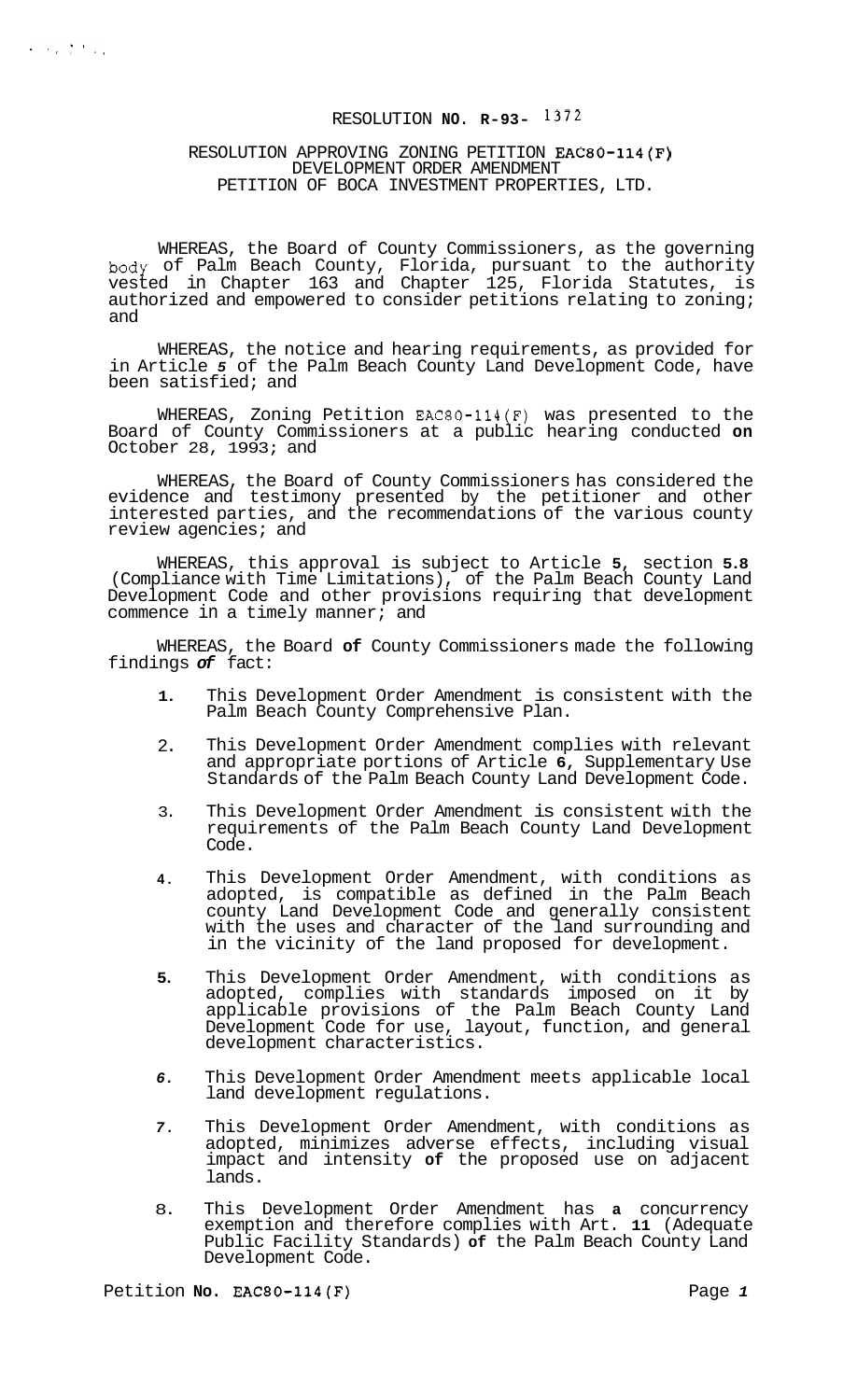- 9. This Development Order Amendment, with conditions as adopted, minimizes environmental impacts, including but not limited to water, air, stormwater management,<br>wildlife, vegetation, wetlands and the natural wetlands and the natural functioning of the environment.
- **10.** This Development Order Amendment, with conditions **as**  adopted, will result in logical, timely and orderly development patterns.

WHEREAS, Article **5** of the Palm Beach County Land Development Code requires that the action of the Board of County Commissioners be adopted by resolution.

NOW , THEREFORE, BE IT RESOLVED BY THE BOARD OF COUNTY COMMISSIONERS OF PALM BEACH COUNTY, FLORIDA, that Zoning Petition EAC80-114(F), the petition of BOCA INVESTMENT PROPERTIES, LTD. , for a DEVELOPMENT ORDER AMENDMENT/EXPEDITED APPLICATION CONSIDERATION in the General Commercial (CG) Zoning District, to amend conditions E.13; **H.3;** 1.2; 5.2; **K.l;** and **0.1** (Landscaping, Pedestrian Access) of Resolution R-93-514, previously approved on a parcel of land legally described in EXHIBIT A, attached hereto and made a part hereof, and generally located on a vicinity sketch as shown on EXHIBIT **B,** attached hereto and made a part hereof, was approved on October 28, 1993, subject to the conditions of approval described in EXHIBIT *C,* attached hereto and made a part hereof.

Commissioner Xaronson moved for the approval of the Resolution.

being put to a The motion was seconded by Commissioner <u>Lee and</u>, upon vote, the vote was as follows:

| Mary McCarty, Chair<br>Burt Aaronson<br>Ken Foster<br>Maude Ford Lee | Absent<br>Aye<br>A y e<br>Aye<br>A y e |
|----------------------------------------------------------------------|----------------------------------------|
| Karen T. Marcus<br>Warren Newell<br>Carol A. Roberts                 | $A y_{\rho}$<br>Absent                 |

The Chair thereupon declared that the resolution was duly passed and adopted this 28th day of October, 1993.

APPROVED AS TO FORM AND LEGAL SUFFICIENCY

 $\mathbb{R}^{\mathbb{Z}}$  $\sim$  1  $\alpha$ 

> BY: ATTORNEY

PALM BEACH COUNTY, FLORIDA BY ITS BOARD OF COUNTY COMMISSIONERS

DOROTHY H. WILKEN

**BY:**  DEPUTY CLERK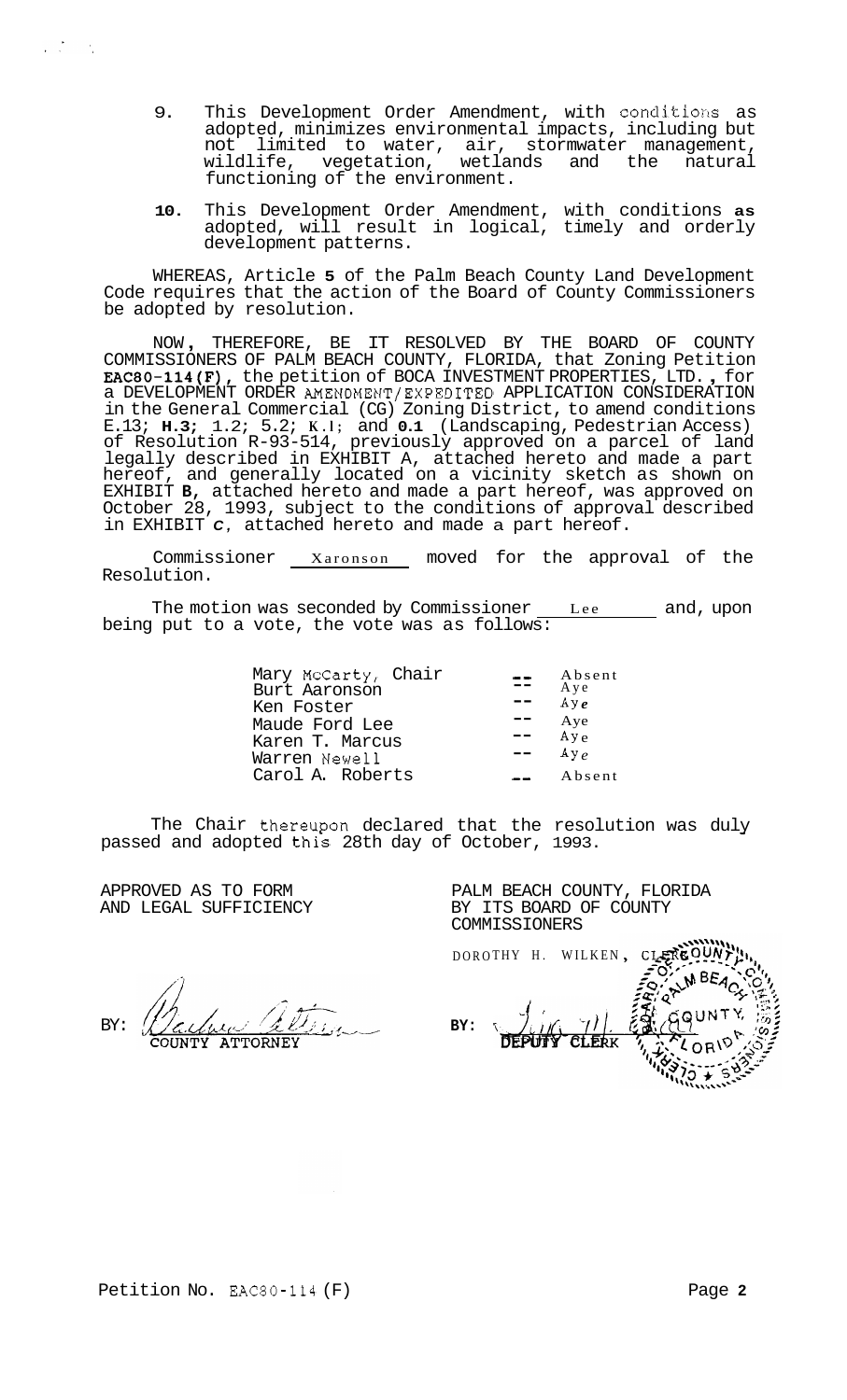### **EXHIBIT A**

 $\label{eq:1} \left\langle \mathbf{v}_{\mathrm{eff}} \right\rangle = \left\langle \mathbf{v}_{\mathrm{eff}} \right\rangle \left\langle \mathbf{v}_{\mathrm{eff}} \right\rangle$ 

 $\cdot$ 

#### **LEGAL DESCRIPTION**

A parcel of land lying in the southeast one-quarter of Section 24, Township 47 South, hange 41 East lying in Paim Beach County,<br>Florida and being more fully described as follows: Commence at the south quarter of waid section; thence H &9'39'54" E, along the moutherly boundary of maid meetion, 2062.il feet to the<br>Point of Beginning of the herein demoribed parcel; thence<br>continue along the previous course, 464.Bl feet to a point of continue along the previous course, ass. Bi reet to a point of<br>intersection with the existing westerly right-of-vay line of<br>State Road 7; thence N i 86'47" E, along maid West line, 2323.00<br>feet to a point; thence: N 87'52' having a radius of 639.35 feet; thence run southerly along said<br>curve, thru an angle of 36°00'26", an arc length of 556.78 feet<br>to a point of reverse curve to the right having a radius of<br>839.35 feet; thence run southerly feet; thence run moutherly along maid curve thru an angle d39.35 reet; thence run modtherly along mais curve thru an angle<br>of 30'51'02", 451.94 feet to a point of intermedian with the<br>existing northerly right-of-way of Palmetto Park Road; thence N<br>of 39'54" E, 30.12 feet to a poi **Beatnning:** 

Lews the rights-of-vay for Palmetto Park Road and State Road 7<br>(U.S. 441), and less a triangular parcel for sight distance,<br>being 25 feet along the rights-of-vay of Palmette Park Road and<br>State Road 7 (U.S. 441). Containin vey, and reservations of record.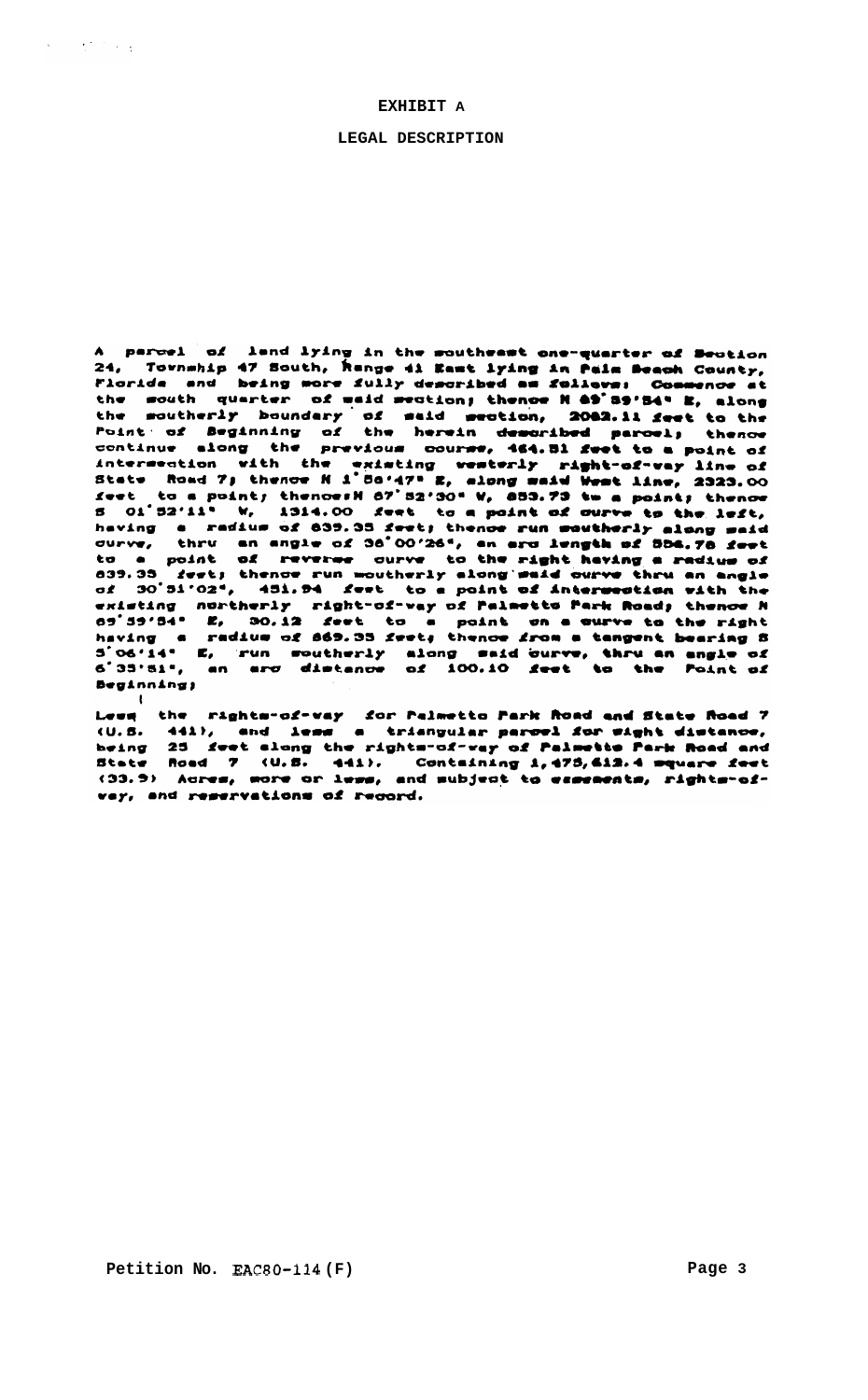## VICINITY SKETCH



الواري والأماميون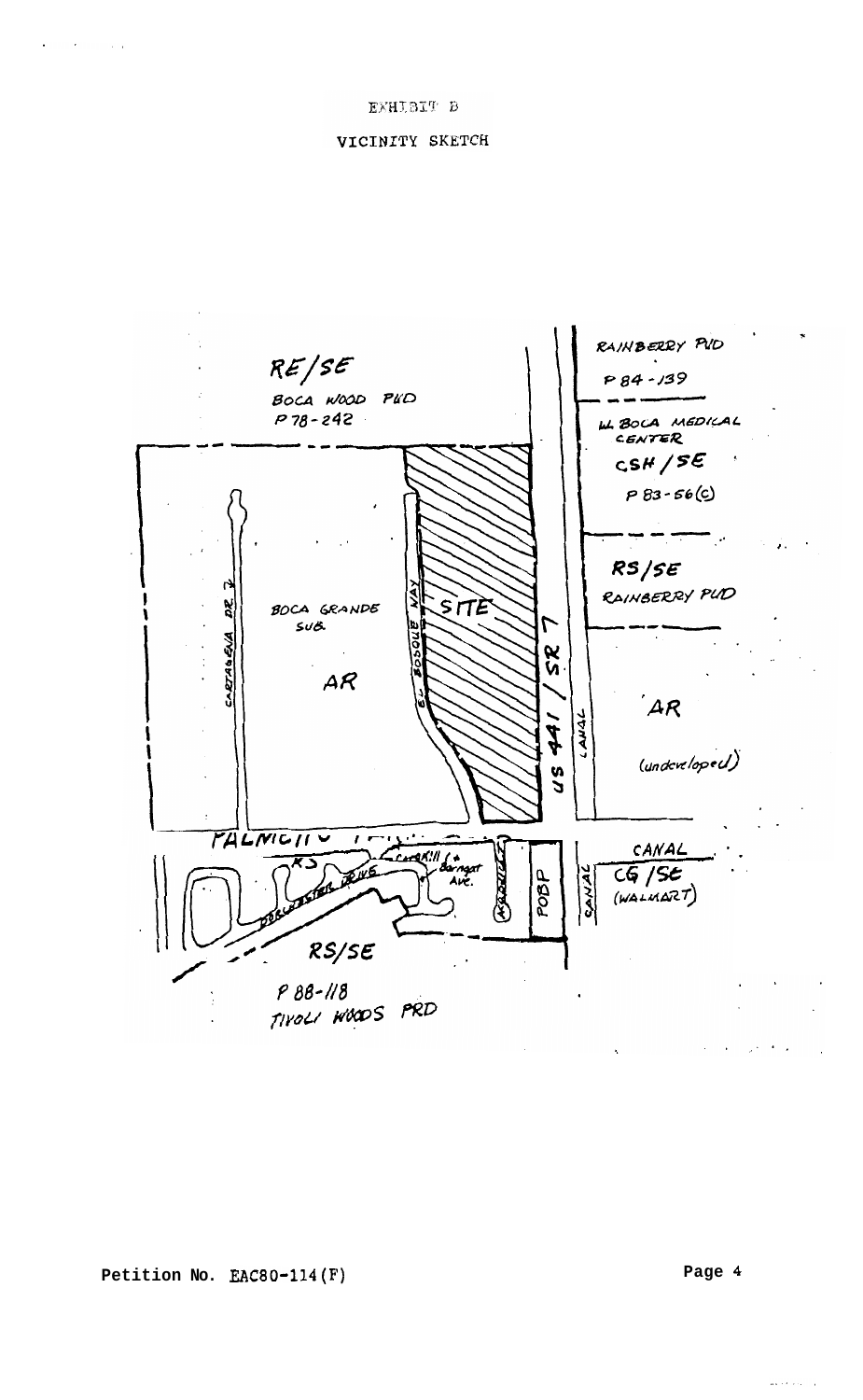#### EXHIBIT **C**

## CONDITIONS OF APPROVAL

### **A.** ALL PETITIONS

**1. All previous conditions of approval applicable to the subject property have been consolidated as contained herein. The petitioner shall comply with all previous conditions of approval, including original deadlines for Article 5.8 (Palm Beach County Land Development Code), as amended, unless expressly modified.** (Previously Conditicn **A, 1 of** Resolution R-93-514). (MONITORING)

#### B. ACCESS

- **1. No more than three (3) access points shall be permitted.**  (Previously Condition No. B.1of Resolution No. R-93-514) (ENGINEERING)
- 2. **Contiguous access to all portions of the PCD for pedestrians, bicyclists, and the handicapped shall be provided.** (Previously Condition No. **B.2** of Resolution **R-**93-514) (ENGINEERING)
- 3. **Access to mass transit facilities shall be provided.**  (Previously Condition No. B.3 **of** Resolution No. R-93-514) (ENGINEERING)
- **C.** BUILDING *f* SITE DESIGN
	- 1. **All perimeter lighting along the west wall of the subject property shall be extinguished no later than 10:00 p.m.** <br>(CODE ENFORCEMENT) (Previously Condition C.1 of (CODE ENFORCEMENT) (Previously Condition C.l **of**  Resolution R-93-514).
	- **2. The gross leasable area (GLA) of the entire PCD shall not exceed** *300#000* **square feet. At least five percent** *(5%) of* **the total GLA shall be professional off ices. The location of office space shall be clearly delineated on**  the site plan prior to approval. (Previously Condition C.2 of Resolution R-93-514). (ZONING/BUILDING)  $C.2$  of Resolution R-93-514).
	- **3. All out-parcels shall be no less than 3/4 acre in size.**  (Previously Condition No. C.3 **of** Resolution No. R-93-514) (ZONING/BUILDING)
	- 4. **The minimum setback for structures, vehicular circulation and parking areas adjacent to residential uses shall be exceeded by at lease twenty percent** *(20%).* (Previously Condition **No.** C.4 **of** Resolution No. R-93-514) (ZONING/BUILDING)
	- *5.*  **Receptacles (i.e.8 dumpsters) for the storage and disposal of trash, garbage or vegetation shall not be located within seventy (70) feet of El Bosque Way.**  (Previously Condition No. C.5 **of** Resolution **No.** R-93-514) (ZONING/CODE ENFORCEMENT)
	- *6.*  **All areas or receptacles (i.e., dumpsters) for the storage and disposal of trash, garbage or vegetation shall be screened by a gated four-sided enclosure constructed of brick, decorative concrete, other decorative masonry consistent with the architectural character of the development, or comparable wood or steel. Enclosures shall be landscaped with thirty-six (36) inch high shrubs and hedges planted at two (2) foot intervals. This provision shall not apply to litter containers provided for the convenience of pedestrians.**  (Previously Condition No. C.6 **of** Resolution No. R-93-514) (ZONING/BUILDING)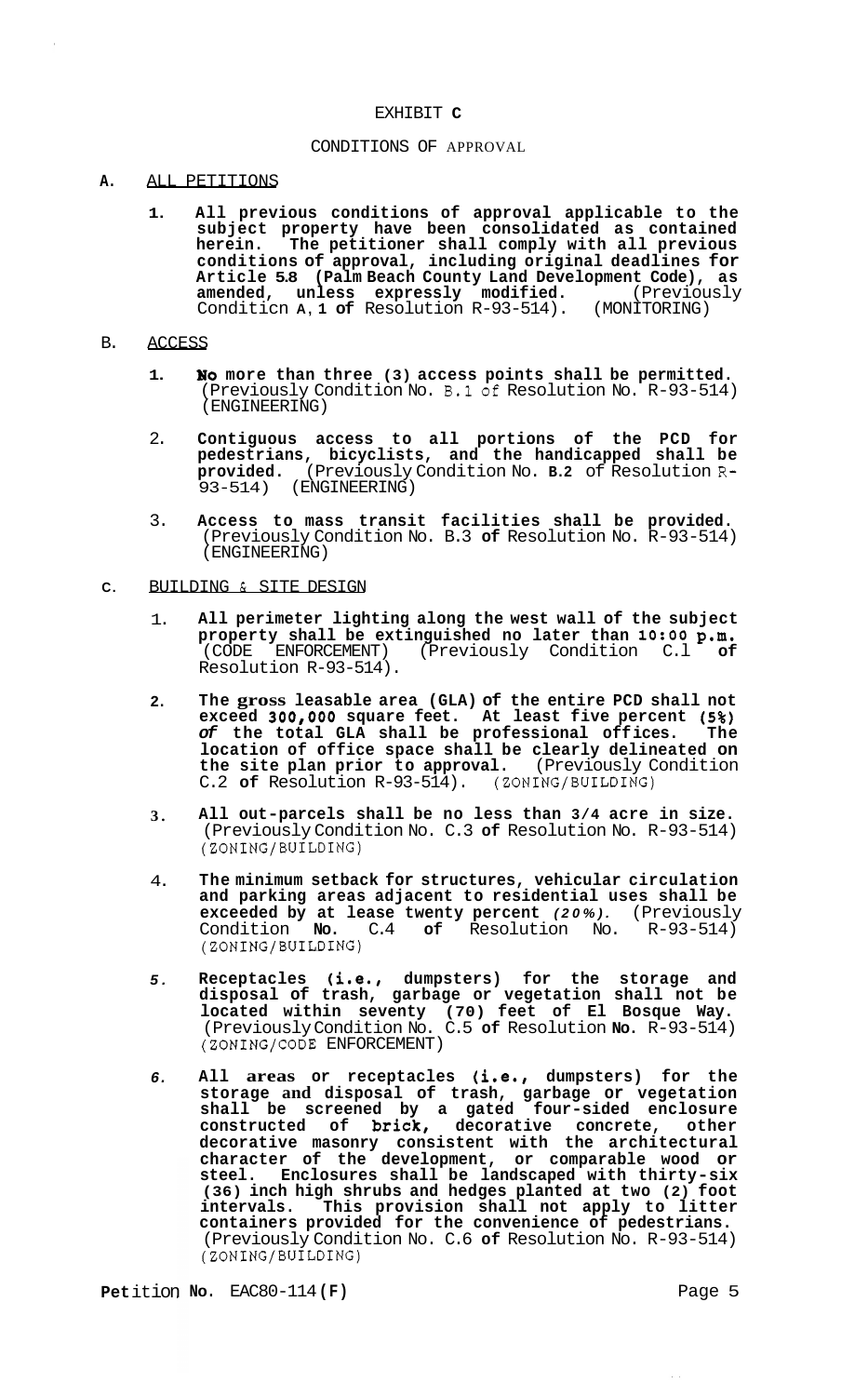- 7. **The maximum height, from grade to roof line, for a11 structures shall not exceed thirty-five (35) feat.**  (Previously Condition No. C.7 of Resolution No. R-93-514) (ZONING/BUILDING)
- *8.*  **All mechanical equipment shall be roof mounted and screened from view on all sides in a manner consistent with the color and character of the principle structure.**  (Previously Condition **No.** C.8 **of** Resolution No. R-93-514) (ZONING/BUILDING)
- **9. The rear portion** *of* **all structures shall be stucco. Elevations shall be provided which show (minimal) architectural treatment.** (Previously Condition No. **C.9 of** Resolution **No.** R-93-514) (ZONING/CODE ENFORCEMENT)
- 10. **All outdoor lighting behind the center shall be directed away from residential areas through the use of reflective shields. Lighting fixtures in this portion of the site shall not exceed twelve (12) feet in height. Lighting in the eastern portion of the center shall not exceetl thirty-six (36) feet in height.** (Previously Condition No. C.10 **of** Resolution No. R-93-514) (ZONING/CODE ENFORCEMENT)
- 11. **Solid waste collection from the subject site shall be limited to between the hours of** *8:OO* **a.m.** *to* **5:OO p.m., Monday through Saturday.** (Previously Condition C.11 **of**  Resolution R-93-514) **(SWA** - Code Enforcement)
- 12. Prior *to* April **1,** 1994, the petitioner shall apply a finish **to** any portion **of** the existing wall along SR *7* and Palmetto Park Road not entirely covered by landscaping. The required finish shall be consistent with the architectural character **of** the center. (MONITORING)
- D. ENVIRONMENTAL RESOURCES MANAGEMENT
	- **1. The Petitioner shall submit an Affidavit of Notification to the Department of Environmental Resources Management prior to site plan certification.** (Previously Condition D.1 **of** Resolution R-93-514). **(ERM)**
	- **2. Plans for any underground storage tanks must be approved by the Department of Environmental Resources Management prior to installation. The petitioner shall perform all necessary preventative measures to reduce the chances of contamination of the groundwater. Double walled tanks and piping with corrosion protection or their equivalent shall be a part of those measures.** (Previously Condition D.2 **of** Resolution R-93-514). (BUILDING - ERM)
	- **3. Secondary containment for stored Regulated Substancesfuels, oils, solvents, or other hazardous chemicals is required. Department of Environmental Resources Management staff are willing to provide guitlance on appropriate protective measures.** (Previously Condition **D.3 of** Resolution R-93-514). (BUILDING = ERM)
- **E.** ENGINEERING
	- 1. **The Developer shall provide discharge control and treatment for the stormwater runoff in accordance with all applicable agency requirements in effect at the time of the permit application. However, at a minimum, this development shall retain onsite 100% of the stormwater runoff generated by a three (3) year-one (1) hour storm with a total rainfall of 3 inches as required by the Permit Section, Land Development Division. In the event that the subject site abuts a Department of Transportation maintained roadway, concurrent approval from the Florida Department of Transportation will also be required. The drainage system shall be maintained in**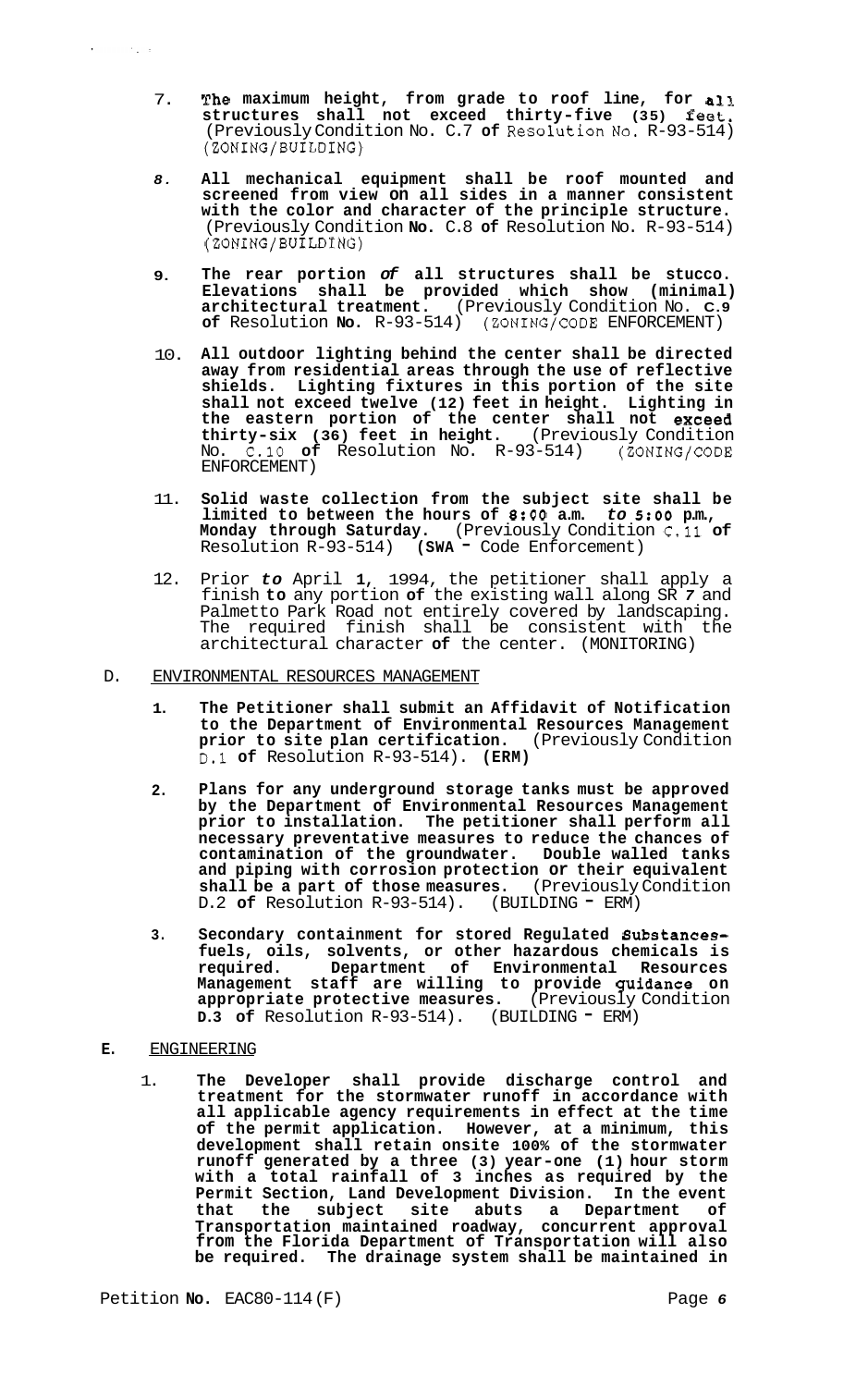an acceptable condition as approved by the County **Engineer. In the event that the drainage system is not adequately maintained as determined by the County Engineer, this matter will be referred to the Code Enforcement Board for enforcement.** (Previously Condition **No. E.l of** Resolution **No. R-93-514).** (ENGINEERING)

- **2. NO positive outfall shall be permitted into the Palmetto Park Road Drainage System unless approved by the County Engineer. Drainage from this project shall be contained onsite with outfall only being permitted into a drainage district subject to their permission and approval.**  (Previously Condition **No. E.2 of** Resolution **No. 13-93- 514)** . (ENGINEERING)
- **3. Prior to March 1, 1990 or prior to the issuance of the first Building Permit, whichever shall first occur, the property owner shall convey to Palm Beach County Land Development Division by road right-of-way warranty deed for state Road 7, 200 feet free of all encumbrances and encroachments on an alignment approved by the county Engineer. Property owner shall provide Palm Beach County with sufficient documentation acceptable to the Right of Way Acquisition Section to ensure that the property is free of all encumbrances and encroachments. Right-of-way conveyances shall also include "Safe Sight Corners't where appropriate at intersections as determined by the County Engineer.** (Previously Condition No. **E.2 of** Resolution **NO. 93-514).** (ENGINEERING)
- **4. All trips traveling north when exiting the site shall, turn left onto U.S. Highway 441. Traffic devices, tam ensure that vehicles may safely cross the southbound lane; of U.8. Bighway 441, must be acceptable to the County Engineer and the Florida Department of Transportation,,**  (Previously Condition No. **E.4 of** Resolution No. R-93- **514)** . (ENGINEERING)
- $5.$ The Property owner shall construct on State Road 7 at the project's:
	- **a. north entrance a right turn lane, north approach**
	- **b.** middle entrance a right turn lane, north approach **and a left turn lane, south approach**
	- **e. south entrance a left turn lane, south approach and a right turn lane, north approach**

**all concurrent with the issuance of the first Building Permit. Construction shall be completed prior to the issuance of the first Certificate of Occupancy.**  (Previously Condition No. E.5 **of** Resolution **No.** R-93- **514).** (ENGINEERING)

- **6. a) The property owner shall pay a Fair Share Fee in the amount and manner required by the '#Fair share Contribution for Road Improvement Ordinance" as it presently exists or as it may from time to time be**  amended. The Fair Share Fee for this project **presently is \$499,950. (9,090 trips X \$55.00 per trip) (IMPACT FEE COORDINATOR)** 
	- **b)** A traffic generation study in accordance with **Article 10, Section 10.8 of the Palm Beach County Land Development Code (PBCLDC) shall be submitted and approved by the County Engineer prior to site plan certification in order to establish the appropriate impact fee for this project. Payment shall be made prior to December 1, 1992.**  (Previously Condition **E.6** *of* Resolution **R-93-534). (MONITORING/ENGINEERING)**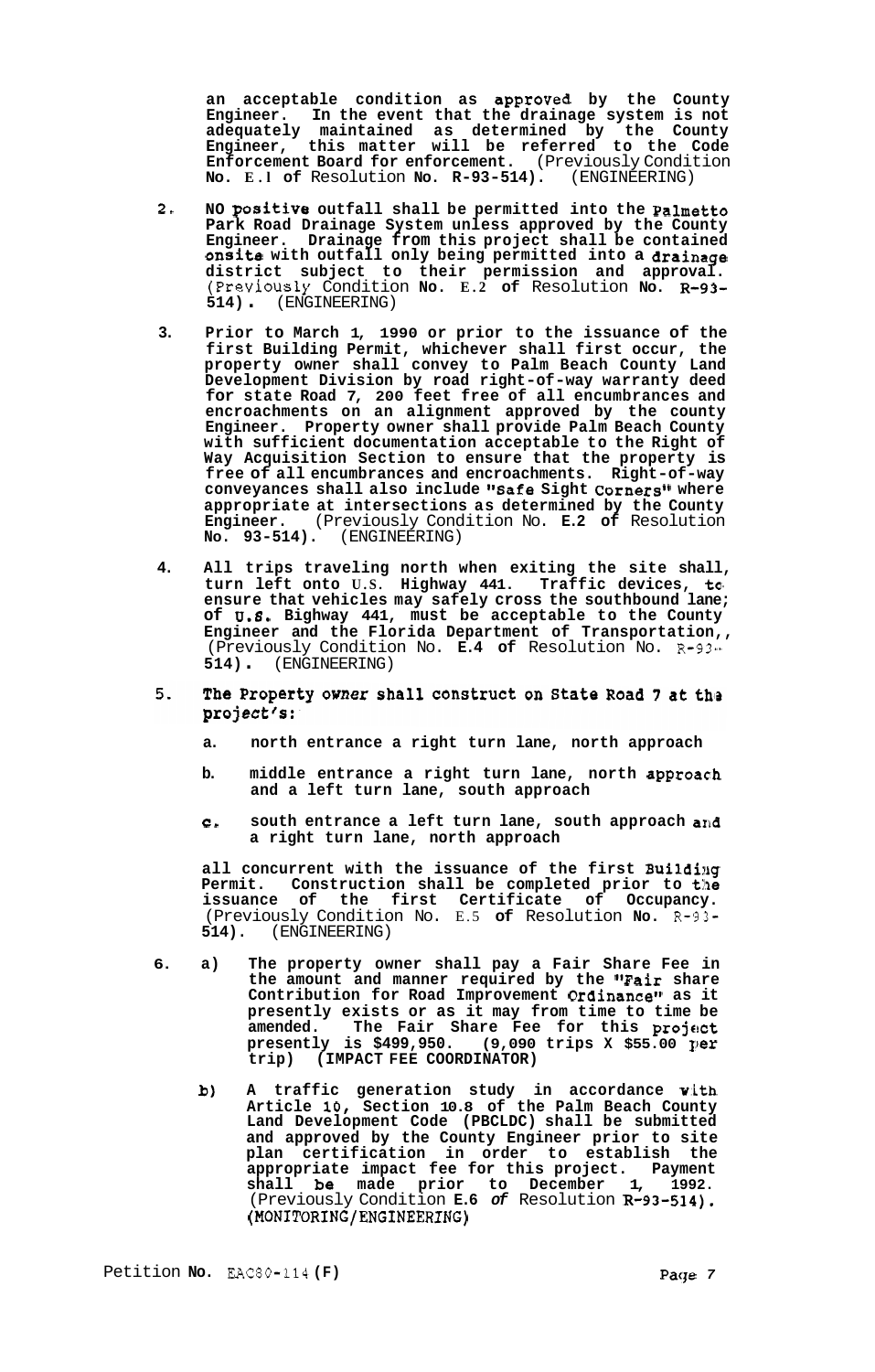- *7.*  **In order to comply with the mandatory**  $\texttt{traff}$  $\circ$  **performance standards the Developer shall be restricted to the following phasing schedule:** 
	- **a. A minim& of 15,000 square feet of the project shall remain in professional office use.**
	- **b. No Building Permits shall be issued after December 31, 1992.** (Previously Condition E.7<br>**of** Resolution R-93-514). (BUILDING) of Resolution R-93-514).
- *8.*  **In addition to the impact fee this developer shall contribute the amount of \$1,000,000 toward roadway improvements in the project area.** The s funds shall be **delivered to Palm Beach County prior to twenty (20) days after receipt of the resolution approving this project.**  (Previously Condition No. **E.8 of** Resolution No. R-93- **514)** . (ENGINEERING)
- **9. The Developer shall install signalization if warranted as determined by the County Engineer at the project's entrance(s) and State Road 7. Should signalization not be warranted after 12 months of the final Certificate of Occupancy this property owner shall be relieved from this condition.** (Previously Condition No. E.9 **of** Resolution NO. R-93-514). (ENGINEERING)
- **10. Planting within the Palmetto Park and 441 intersection shall be in conformance with the graphics presented at the Board of County Commissioners. All graphics shall be made a part of the record prior to Site Plan Review Committee.** (Previously Condition No. E.10 **of** Resolution NO. R-93-514). (ENGINEERING)
- 11. **No access shall be permitted onto El Bosque Way.**  Previously Condition No. E.ll **of** Resolution No. R-93-514) (ENGINEERING)
- **12. The petitioner shall provide sod and irrigation withilt all rights-of-way of SR7 and Palmetto Park Road) subjec'; to County Engineering approval. All landscaping anci irrigation shall be maintained in accordance with Pa1:n Beach County standards.** (Previously Condition E.12 **oE**  Resolution No. R-93-514). (ENGINEERING)
- **13. Subject to approval by County Engineer, the petitioner shall provide a pedestrian and bicycle access along Palmetto Park Road into the interior of the shoppirg center. Conceptual plans shall be submitted to t1.e County Engineer and conceptually approved prior to si1.e plan certification by the DRC. If necessary,**  $\mathbf{u} \cdot \mathbf{n}$ **appropriate culvert shall be included by the properi;y owner. This shall be constructed prior to April 30, 1993.** (Previously Condition E. 13 **of** Resolution **R-9** *3-*  514). (ENGINEERING)

## F. **HEALTH**

- **1. Sewer service is available to the property. Therefore,**  no septic tank shall be permitted on site. Condition No. F.l *of* Resolution **No.** R-93-514). (ENGINEERING)
- **2. Water service is available to the property. Therefore, no well shall b8 permitted on the site to provide pota1,le water.** (Previously Condition No. **F.2 of** Resolution **IJo.**  R-93-514). (ENGINEERING)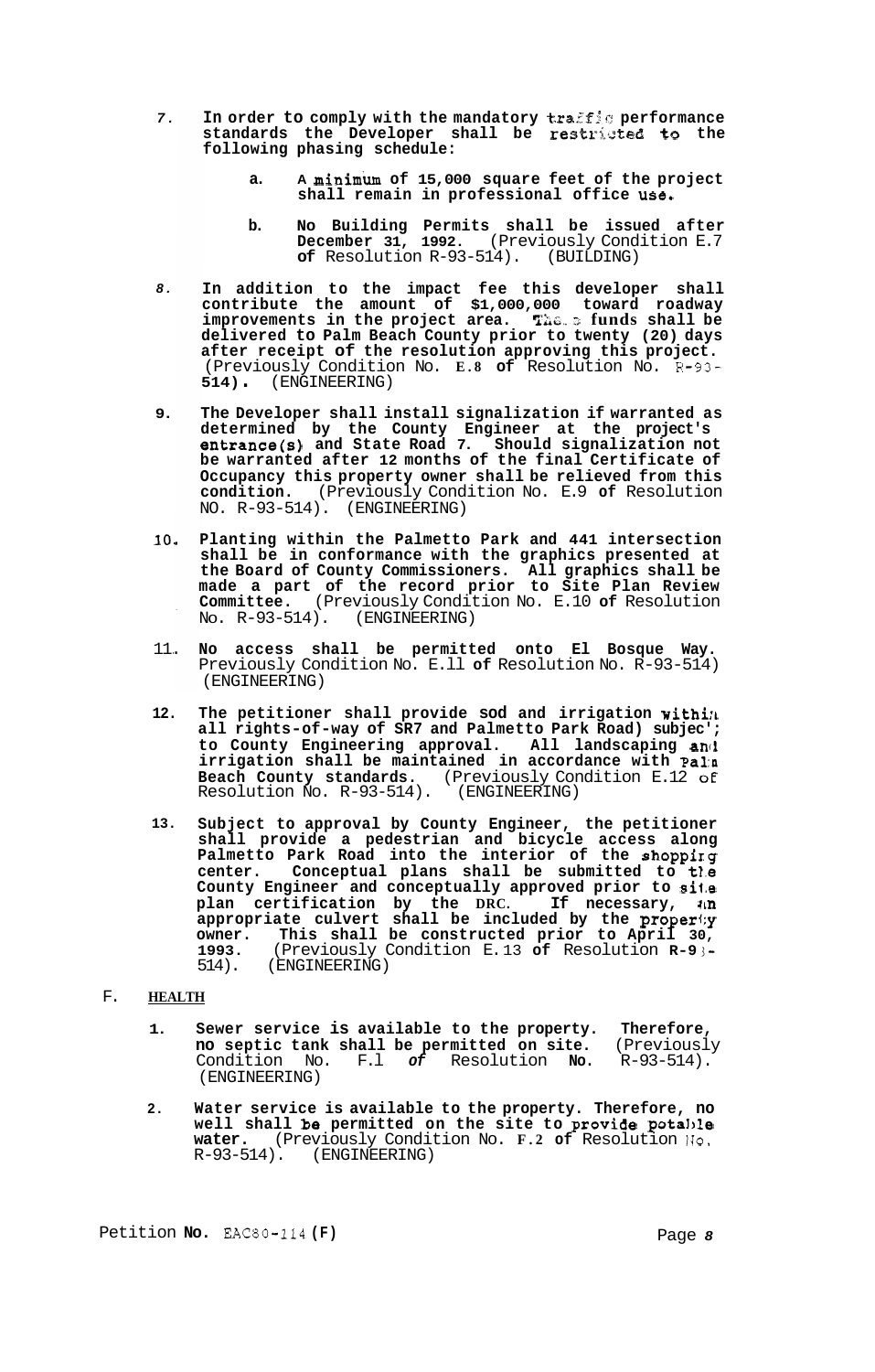- **3. Generation an4 disposal of hazardous effluents into sanitary sewerage system shall be prohibited unless adequate pretreatment facilities approved by the Floriaa Department of Environmental Regulations (FDER) and Agency responsible for sewage works are constructed and used by project tenants or owners generating such effluents.**  (Previously Condition No. F.3 **of** Resolution **No.** R-93- **514).** (UTILITY - Code Enforcement)
- **4. Water service and sewer service are available to the property. Therefore, no potable well and/or on site sewage disposal system shall be permitted on the site.**  (Previously Condition **F** 4 **of** Resolution **No.** R-93-514) . **(HEALTH** - Building)

## G. LANDSCAPING (GENERAL)

- **1. All trees on site shall be permitted to reach and maintained at a mature height of a minimum of fifteen (15) feet. Maintenance shall conform to Arbor society recommended practices.** (Previously Condition **No.** *G.***1** of Resolution No. R-93-514). (ZONING)  $Resolution No. R-93-514).$
- **2. All landscape areas shall be fully irrigated.**  (Previously Condition **No.** G.2 **of** Resolution **No.** R-93- **514).** (ZONING)
- **3. A complete set of landscape plans shall be submitted tc the Zoning Division demonstrating conformance to all Landscape Code Requirements and conditions of approval.**  (Previously Condition No. G.3 **of** Resolution No. **R-93-, 514)** . (ZONING)
- **4.** Prior to site plan approval, a tree survey shall be **submitted which locates all oaks or slash pines found OIL**  site. Those trees within the perimeter buffer shall  $b_{ij}$ **incorporated into the project design.** (Previousl<sub>)</sub> Condition No. G.4 **of** Resolution No. R-93-514). (ZONING1
- **5. All trees required by this petition, replacement material and/or subsequent plantings shall meet the following minimum standards:** 
	- **a. Tree height: fourteen (14) feet.**
	- **b. Trunk diameter: 3.5 inches measured 4.5 fee t above grade.**
	- **C. Canopy diameter: seven (7) feet. Diameter sha:.l be determined by the average canopy radius at 3 points measured from the trunk to the outermo:rt branch tip. Each radius shall measure at least 3.5 feet in length.** (Previously Condition G.5 of **feet in length.** (Previously Condition **G.5 of**  Resolution No.  $R-93-514$ ). (ZONING)

## **H.** LANDSCAPING (INTERIOR)

**1. The above noted perimeter landscape conditions shall be modified to accommodate special landscaping for the intersection of Palmetto Park and US 441 as reflected on Exhibit 47.** 

**Parking shall be based upon a ninety-five percent (95%) net leasable floor area figure. All excess stalls shz.11**  be used to break up the expansive eastern parking  $ar(x)$ . One (1) additional tree shall be planted for each ninety **(90) square feet of additional interior landscape aroa.**  (Previously Condition **No. H.l of** Resolution No. **R-'13-**  514). (ZONING)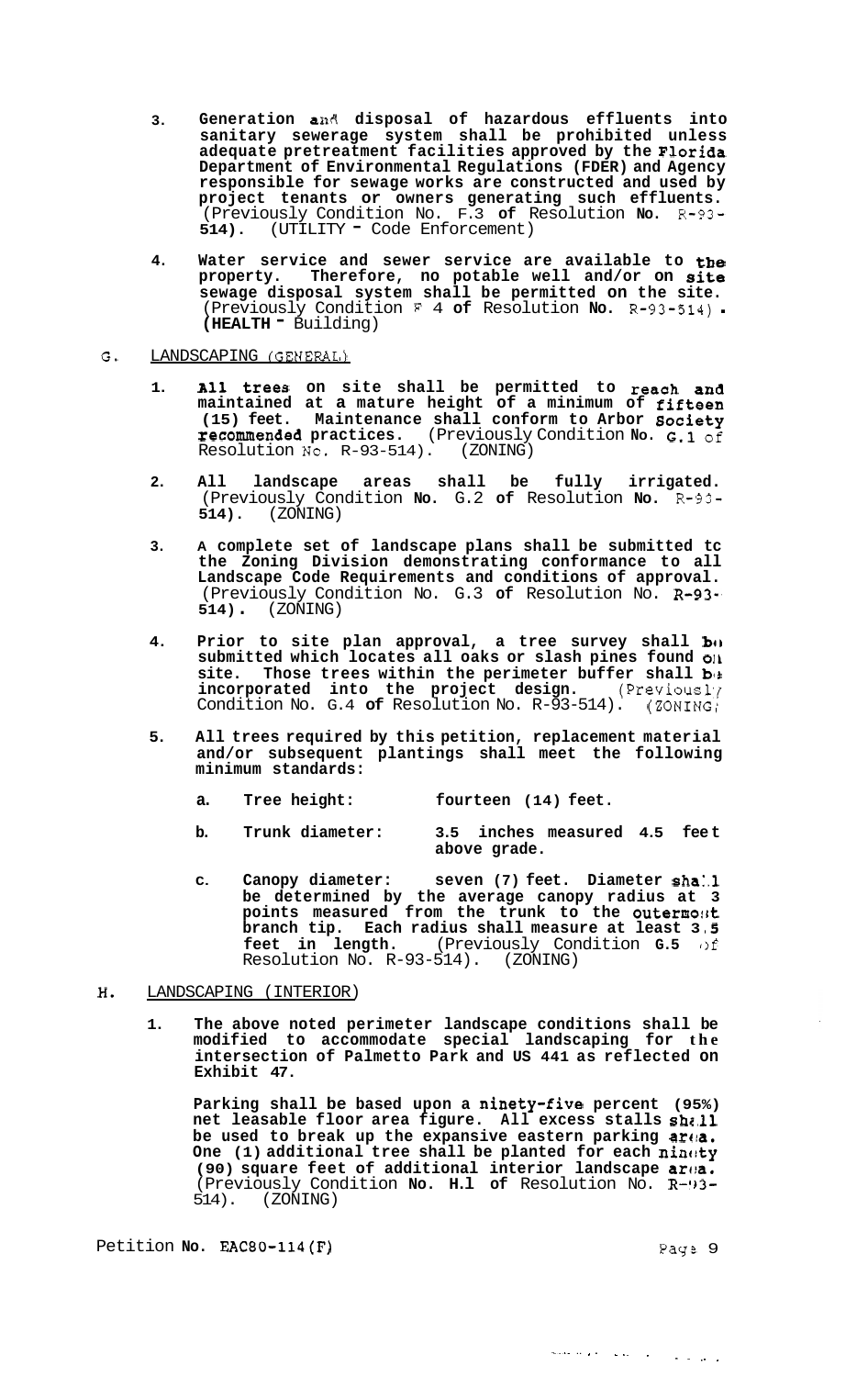- 2. One landscape island shall be provided for every twelve **(12) parking spaces.** Previously Condition **No. H.2** *0::*  Resolution **No.** R-93-514).
- **3.** Condition **H.3 of** Resolution R-93-514, which currentl'r states:

**Prior to April 30, 1993, one (1) at grade planter <sup>L</sup> minimum of five (5) feet by five (5) feet shall be provided for every three (3) facing parking spaces. Each at grade planter shall be planted with one (1) native tree consistent with Condition 0.6. and appropriate groundcover and an equal distance between the required landscape islands.** (ZONING)

**Is** hereby amended to state:

Prior **to** April **1,** 1994, the petitioner shall install a1 **1**  landscaping as indicated in the submitted supplement& 1 landscape plan dated October **12,** 1993. (ZONING)

**4.** Condition **No. H.4** *of* Resolution R-93-514, which current:.y states:

**Prior to site plan certification, the site plan shall ],e amended to indicate all required at grade tree p1ante::s and a detail for said planters.** 

**Is** hereby amended to state:

Prior to site plan certification, the site plan shall oe amended to indicate all required supplemental landscape pursuant to Exhibit dated October 12, 1993. (ZONING)

- I. LANDSCAPING **SOUTH** & EAST PROPERTY LINES (ABUTTING RIGHTS-OF-WAY)
	- **1. Landscaping within the twenty-five (25) foot landscape buffers abutting rights-of-way shall be upgraded to include:** 
		- **a. Native canopy trees an average of fifteen (15) feet on center.** 
			- **1. Thirty percent (30%) of these trees shall be fourteen (14) foot tall; fifty percent (50%) of these trees shall be twelve (12) foot ta:.l; twenty percent (20%) of these trees shall be ten (10) foot tall.**
		- **b.** One (1) native palm for each thirty (30) linear **feet of required buffer.**
		- **C. A landscape buffer a minimum of thirty-six (36) inches in height at installation to be maintained at forty-two (42) inches.** (Previously Condition **No. 1.1 of** Resolution **No.** R-93-514). (ZONING)
	- **2.** Condition 1.2 **of** Resolution R-93-514, which currently states:

Prior to site plan certification, the petitioner **shall apply to the County Engineer and/or the Flo~ida Department of Transportation for a permit for the installation of the following landscaping requirements which shall be installed on the exterior side of the existing retaining wall along SR7 (Highway 441) and Palmetto Park Road. All permitted landscaping requi.red by this condition shall be installed prior to April 30, 1993:**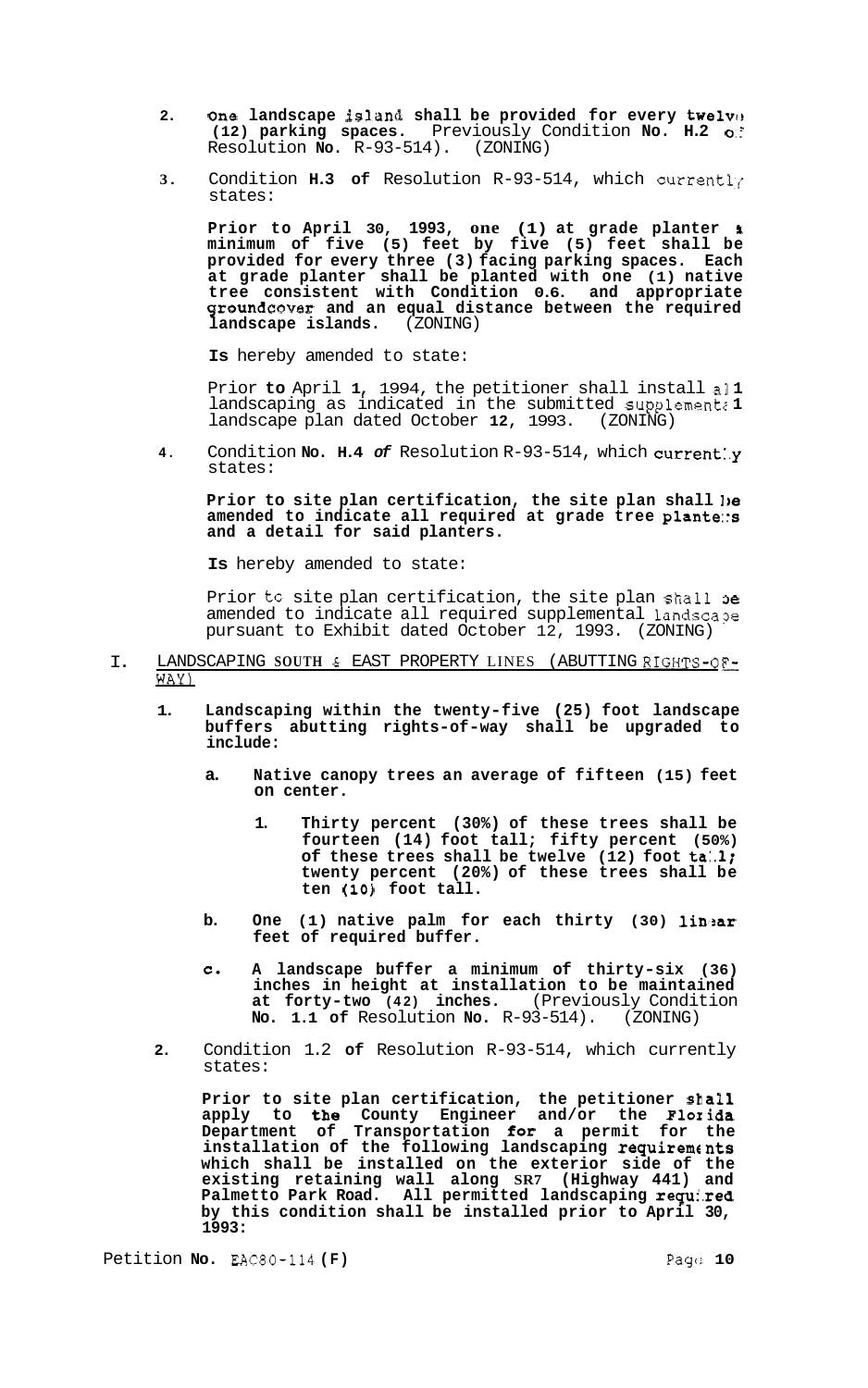- **a**. One (1) native canopy tree planted every twenty **(20) feet on center.**
- **b. One (1) twelve (12)-foot tall native palm tree for each twenty (20) linear feet, with a maximum spacing of sixty (60) feet on center. A group of three of more palm trees shall supersede the requirement for a native canopy tree in that location.**
- **c. Thirty (30) inch high shrub or hedge material spaced no more than twenty-four (24) inches on center at installation, to be maintained at a minimum height of forty-eight (48) inches.**  (MONITORING/ZONING)

**Is** hereby amended to state:

 $\sim$   $\sim$ 

Prior **to** site plan certification, the petitioner shal:. apply to the County Engineer and/or the Florida Department of Transportation for a permit for th $\alpha$ installation of the following landscaping requirement:; which shall be installed on the exterior side of the existing retaining wall along SR7 (Highway 441) and Palmetto Park Road. All permitted landscaping requireci by this condition shall be installed prior to April 30, <sup>1994</sup>:

- a. One (1) twelve (12) foot tall native palm tree for each twenty (20) linear feet, with a maximua spacing of sixty *(60)* feet on center. A group **of**  three **of** more palm trees shall supersede the requirement for a native canopy tree in that location; and,
- **b.** Thirty (30) inch high shrub or hedge material spaced no more than twenty-four (24) inches cn center at installation, to be maintained at a minimum height **of** forty-eight (48) inches . (MONITORING/ZONING)
- **J.** LANDSCAPING WEST PROPERTY LINE (ABUTTING RESIDENTIAL)
	- 1. Condition J.l of Resolution R-93-514, which current:.y states:

**Landscaping along the western property line shall include:** 

- **a. An eight (8) foot tall concrete block and ste 21 wall installed along the western edge of parking and loading area.**
- **b. A minimum thirty (30) foot wide landscape buffer along the entire western base building line.**
- **c. A minimum three (3) foot tall berm sloping from the wall to the western base building line.**
- **d. Native canopy trees shall be planted an average of fifteen (15) foot on center.** 
	- **1. Thirty percent (30%) of these trees shall be fourteen (14) foot tall;**
	- **2. Fifty percent (50%) of these trees shall be twelve (12) foot tall;**
	- **3. Twenty percent (20%) of these trees shall be ten (10) foot tall.**

Petition No. **EAC80-114(F)** Petition No. **EAC80-114(F)** 

للمراجع والمساجر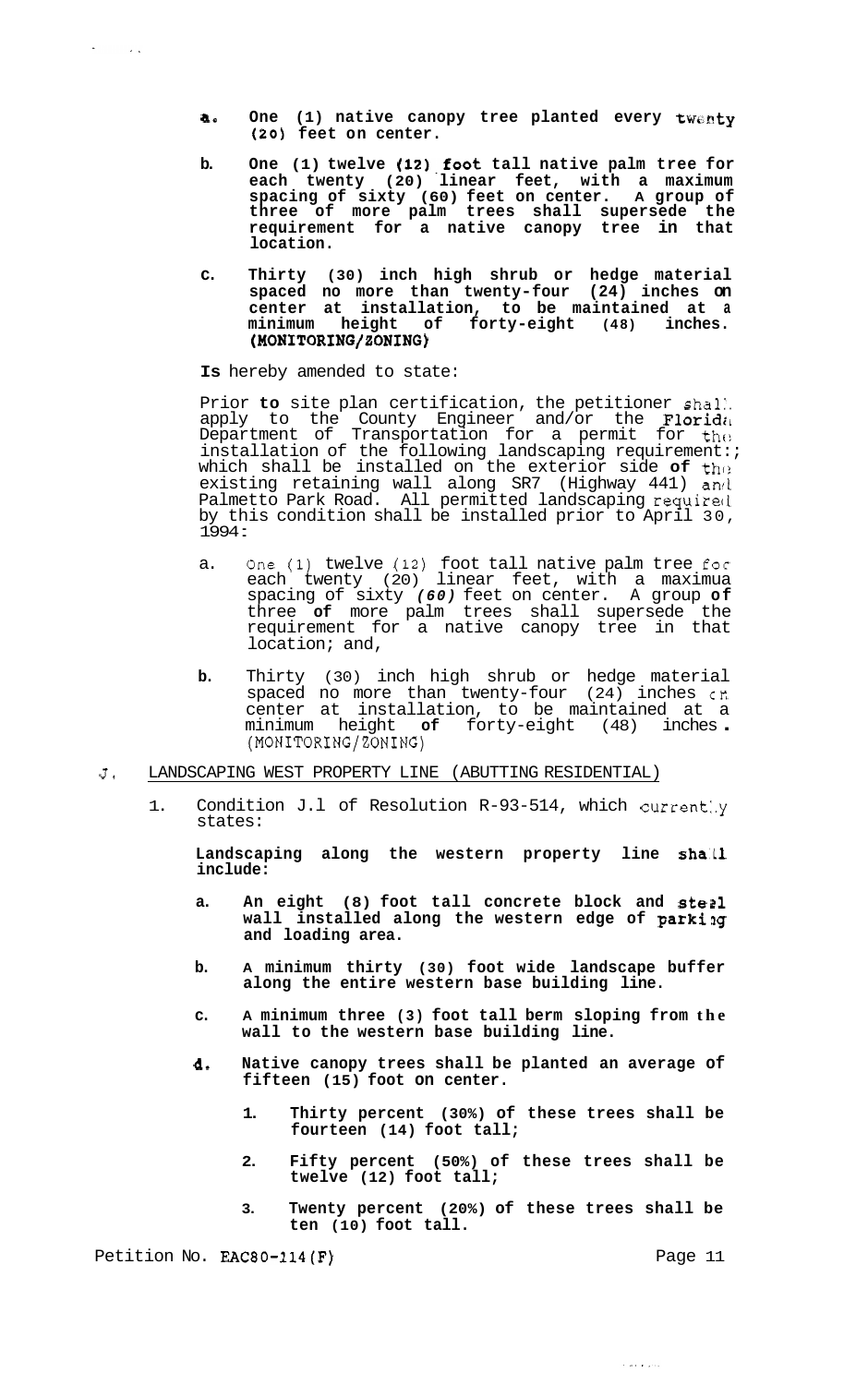Trees shall be compatible with the adjacent pine flatwoods.

- **e. One (1) native palm for each 30 linear feet.**
- **f. A double row** *of* **shrubs.** 
	- **1. Planted an average of thirty-six (36) inches on center (1,468 plants).**
	- *2.* **Fifty percent (50%) shall be native.**
	- 3. Ten percent (10%) of these shrubs shall **b**<sup>(1</sup>) **forty-two (42) inches in height; Fifty perceni; (50%) of these shrubs shall be thirty-six (36: inches in height; forty percent (40%) of these shrubs shall be twenty-four (24) inches i:r height** .
	- **4. An average height of forty-two (42) inche <sup>3</sup>** shall be reached within one (1) year o**E installation and shall be maintained at aa average height** *of* **sixty (60) inches.**

**Is** hereby amended to state:

Landscaping along the western property line shall include:

- **a.** An eight *(8)* foot tall concrete block and steel wall installed along the western edge of parkirg and loading area.
- b. A minimum thirty **(30)** foot wide landscape buffer along the entire western base building line.
- c. A minimum three (3) foot tall berm sloping from the wall to the western base building line.
- d. Native canopy trees shall be planted an average  $\theta$ f fifteen (15) foot on center.
	- 1. Thirty percent (30%) of these trees shall be fourteen (14) foot tall;
	- 2. Fifty percent (50%) of these trees shall **be** twelve **(12)** foot tall;
	- **3.** Twenty percent (20%) **of** these trees shall be ten (lo) foot tall.

Trees shall be compatible with the adjacent pine flatwoods.

- **e.** One (1) native palm for each **30** linear feet.
- f. A double row of shrubs.
	- 1. Planted an average of thirty-six (36) inches on center (1,468 plants).
	- **2.** Fifty percent (50%) shall be native.
	- **3.** Ten percent (10%) of these shrubs shall be forty-two (42) inches in height; Fifty percent **(50%)** of these shrubs shall be thirty-six **(:I6)**  inches in height; forty percent (40%) of these shrubs shall be twenty-four **(24)** inches in height.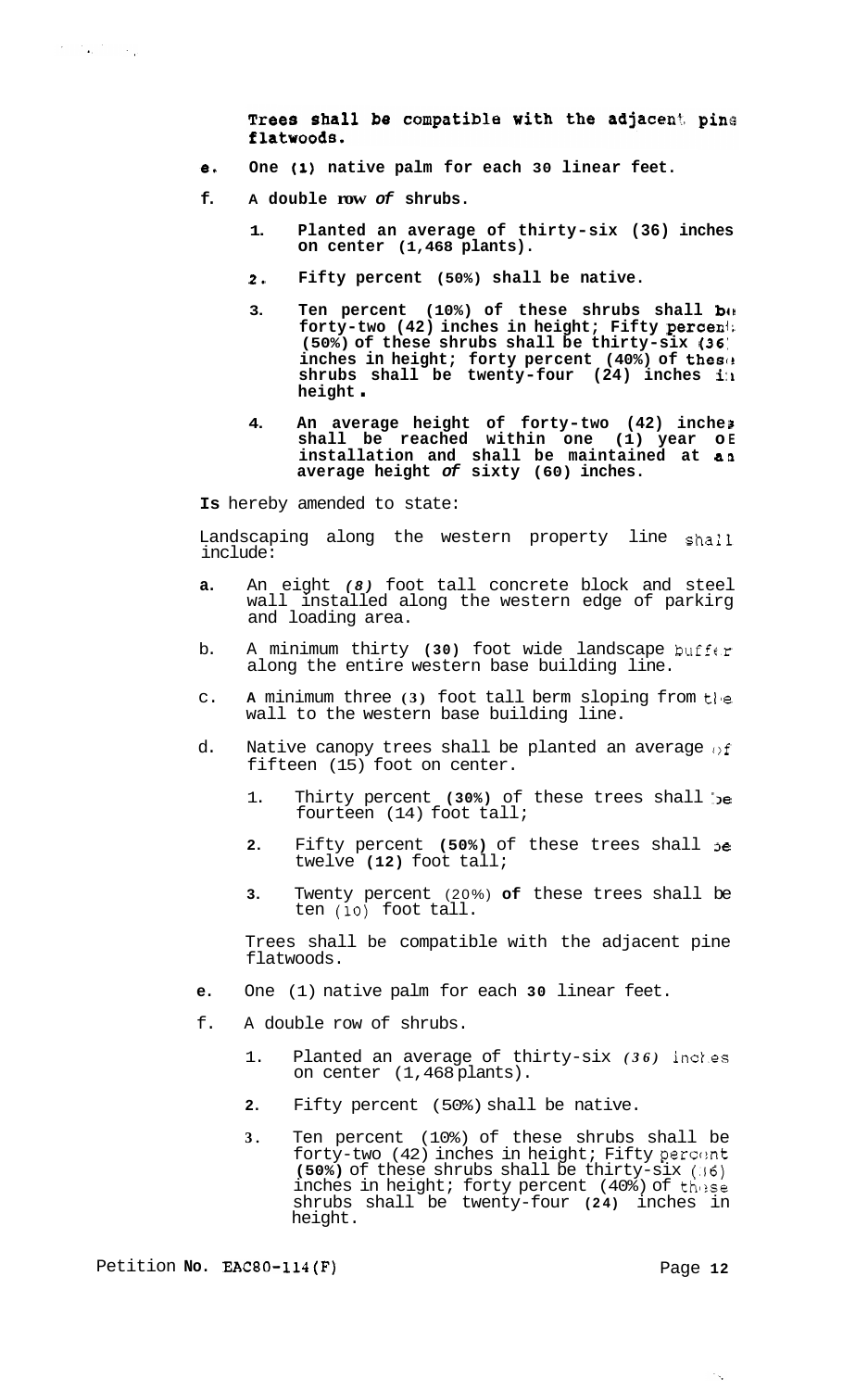- **4.** An average height of forty-two (42) inches shall be reached within one (1) year of installation and **shall** be maintained at an average height **of eight** *(8)* feet. **(ZONING)**
- **2.** Condition **No.** *5.2* **of** Resolution **r-93-514,** which currently states:

**Ten foot tall native canopy (non-deciduous) trees shall be installed twenty (20) feet on center on top of the berm along the west property line. The trees shall be maintained with a minimum 6 to 8 foot diameter canopy spread. (ZONING)** 

**Is** hereby deleted.

## **K. LANDSCAPE WITHIN THE MEDIAN**

 $\omega_{\rm eff}^{\rm (1000)}$ 

 $1.$ Condition K.1 of Resolution R-93-514, which currently states:

**Prior to site plan certification, the petitioner shall apply to the Palm Beach County Engineering and Public Works Department for a permit to landscape all adjacent median(s) of all abutting rights-of-way. When permitted by Palm Beach County Department of Engineering and Public Works, landscaping shall consist of a minimum of one (1) fourteen (14) foot tall native tree for each thirty (30) linear feet of the adjacent median to be planted and appropriate ground cover. Trees may be planted singly or in clusters. All landscaping and maintenance shall be subject to the standards as set forth by the Palm Beach County Engineering and Public Works Department, All landscape material shall be selected for the following list:** 

#### **Trees** : **Groundcover:**

**Laurel Oak Live Oak Slash Pine Sabal Palmetto** 

**Wedilia Bahia Grass** 

Alternative species may be allowed subject to approval by the County Engineer. All plant material shall but **installed and selected according to xeriscape princip1e:r and shall conform with the following:** 

- **a) All plants shall be container grown or fie13 collected and transplanted from the project site,**
- **b) All plantings shall be done in accordance with detailed planting plans and specifications to le submitted and approved by the County Engineer concurrent with Site Plan certification.**

**All required median landscaping, including waterin([,**  shall be the perpetual maintenance obligation of the **petitioner and its successors, legal heirs or assignees, or duly established Property Owner's Association and/,r Homeowner's Association, and shall be installed on x**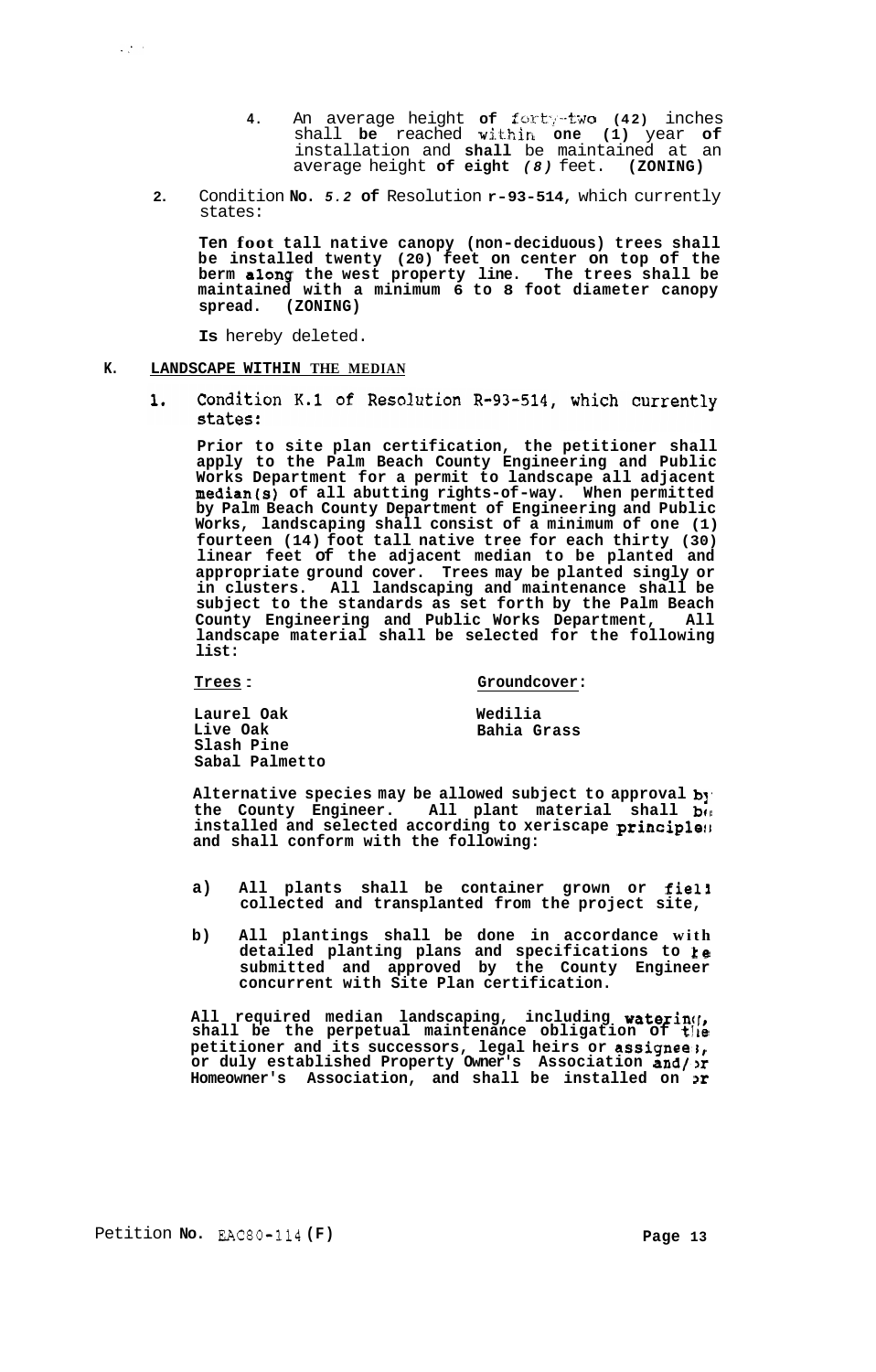**before April 30, 1993. Declaration of Covenants and Restriction Documents shall be established or amended as required, prior to receiving the first building permit or filing** *of* **the first plat, whichever occurs first, to reflect this obligation. Maintenance shall be in accordance with the issued permits.**  (ENGINEERING/BUILDING)

**Is** hereby amended to state:

Prior to site plan certification, the petitioner shall apply to the Palm Beach County Engineering and Public Works Department for a permit to landscape all adjacent median(s) of all abutting rights-of-way. When permitted by Palm Beach County Department of Engineering and Public Works, landscaping shall consist of a minimum **of** one **(1)**  fourteen (14) foot tall native tree for each thirty **(30)**  linear feet **of** the adjacent median to be planted andl appropriate ground cover. Trees may be planted singly *ox'*  in clusters. All landscaping and maintenance shall be subject *to* the standards as set forth **by** the Palm Beackl County Engineering and Public **Works** Department. **All,**  landscape material shall be selected for the following list:

 $\bullet$ 

Trees : Groundcover:

Laurel Oak Live Oak slash Pine Sabal Palmetto

Wedilia Bahia Grass

Alternative species may be allowed subject to approval  $\mathbf{b}$ y the County Engineer. All plant material shall be installed and selected according to xeriscape principle:; and shall conform with the following:

- a) All plants shall be container grown or field collected and transplanted from the project site.
- b) All plantings shall be done in accordance with detailed planting plans and specifications to he submitted and approved by the County Engineer concurrent with Site Plan certification.

All required median landscaping, including waterin51 , shall be the perpetual maintenance obligation **of** tkle petitioner and its successors, legal heirs or assignees, or duly established Property Owner's Association and/or Homeowner's Association, and shall be installed on  $\alpha$ before February **I,** 1994 except for any delays caused 1:)y the County. Declaration of Covenants and Restriction Documents shall be established or amended as required, prior to receiving the first building permit or filing of the first plat, whichever occurs first, to reflect this obligation. Maintenance shall be in accordance with  $t$ he issued permits. (ENGINEERING/BUILDING)

### **L.** SHARED PARKING

1. All uses shall utilize shared parking arrangements **acceptable to the Planning, Zoning and Buildi,ng Department. Appropriate cross access and parking agreements shall be submitted.** (Previously Condition **NO. (ZONING/BUILDING/ENGINEERING)**  L. **1 of** Resolution **No.** R-93-5141.

Petition **No.** EAC80-114 (F) Page 14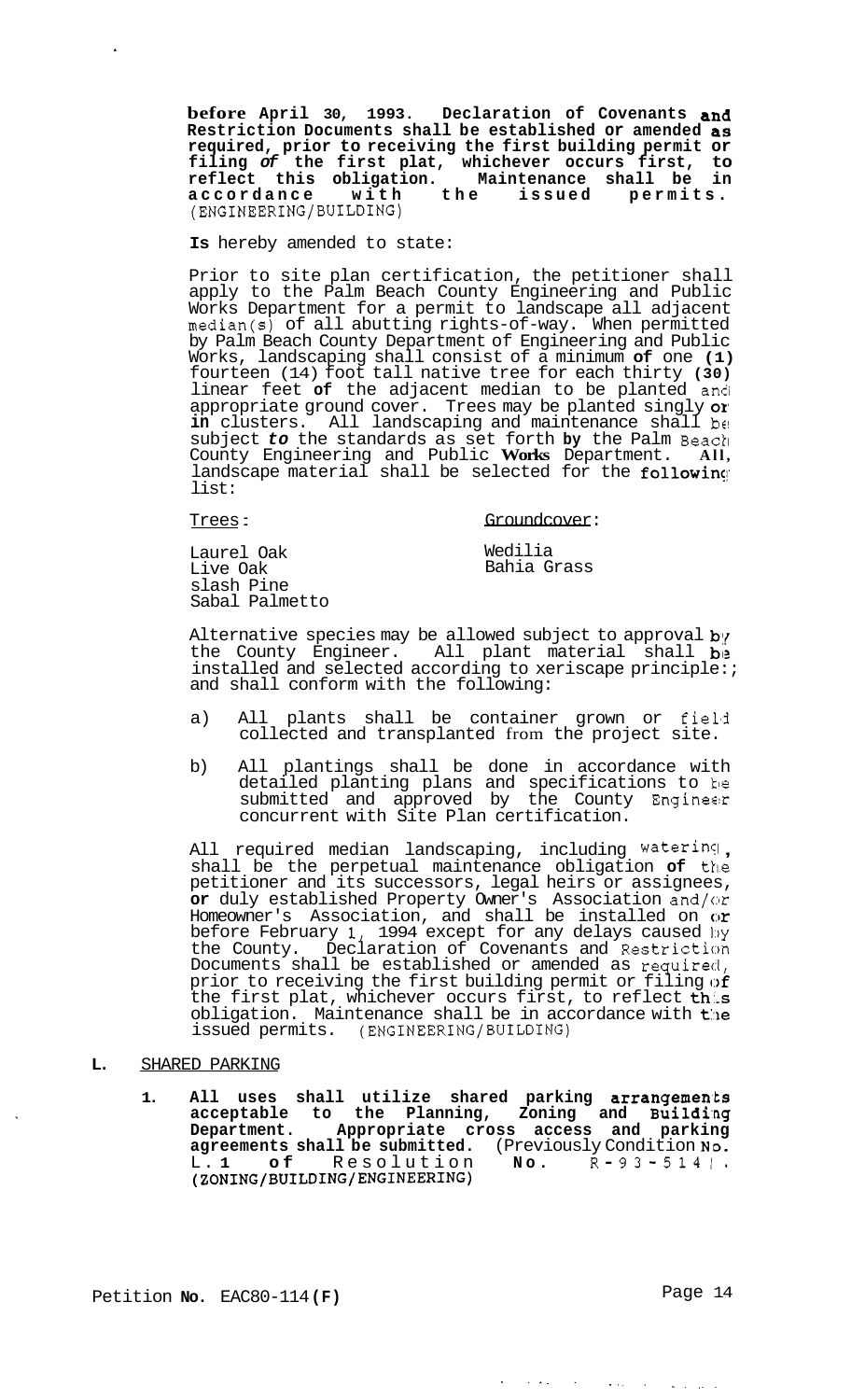- **M.** SIGNS
	- 1. **No off-premise signs shall be permitted on site.** (Previously Condition No. M.l **of** Resolution No. R-9:I-514) . (ZONING/BUILDING)
	- **2. Pole mounted signs shall not be permitted.** (Previous:ly Condition No. M.2 of Resolution No. R-93-514). Condition No. M.2 of Resolution No. R-93-514). (ZONING/BUILDING)
	- 3. **Monument signs shall not exceed ten (10) feet in height nor a total of 1,000 square feet in area.** (Previously Condition **No.** M.3 **of** Resolution No. R-93-514). (ZONING/BUILDING)
	- 4. **One (1) point of purchase sign shall be permitted on Palmetto Park Road and a maximum of three (3) shall he permitted on** *0.6.* **441.** (Previously Condition No. **M.4 of**  Resolution No. R-93-514). (ZONING/BUILDING)
	- 5. A master signage program shall be submitted prior to site plan approval demonstrating conformance to the;se **conditions.** (Previously Condition No. M.5 of Resolution **NO.** R-93-514). (ZONING/ BUILDING)
- N. UNITY **OF** CONTROL
	- 1. **The entire property shall be master planned as a singlle Planned Commercial Development (PCD) and subject 'to unity of control. The unity of control shall be approvlsd**  by the County Attorney prior to site plan approval. (Previously Condition No. N.l **of** Resolution No. **R-93-**  514) . (ZONING/COUNTY ATTORNEY)
- *0.* COMPLIANCE
	- **1.** Condition No. **0.1 of** Resolution R-93-514, which currently states:

**The petitioner and owner(s) of the subject property shall completely satisfy all previous conditions of approval and applicable code and land development regulations prior to the issuance of any subsequent certificate of occupancy and all other conditions prior to April** *30,*  **1993.** (BUILDING)

Is hereby amended to state:

The petitioner and owner(s) of the subject property shall completely satisfy all previous conditions of approval and applicable code and land development regulations prior to the issuance **of** a building permit for **t:he**  remaining vacant outparcel on **or** before July 1, 19514. (BUILDING)

2. Condition No. 0.2 of Resolution No. R-93-514, which currently states:

> **"Failure** to comply with any conditions of approval **may result in the denial or revocation of a**  building permit; the issuance of a stop work order; **the denial of a Certificate of Occupancy on my building or structure;** or **the denial or revocat:i.on**  of any permit or approval for any developer-owner, commercial-owner, lessee, or user of the subject **property. Appeals from such action may be taken to the Palm Beach County Board of Adjustment or as otherwise provided in the Palm Beach County Zon,i.ng Code.**

**Is** hereby deleted. (REASON: Replaced by new standard condition)